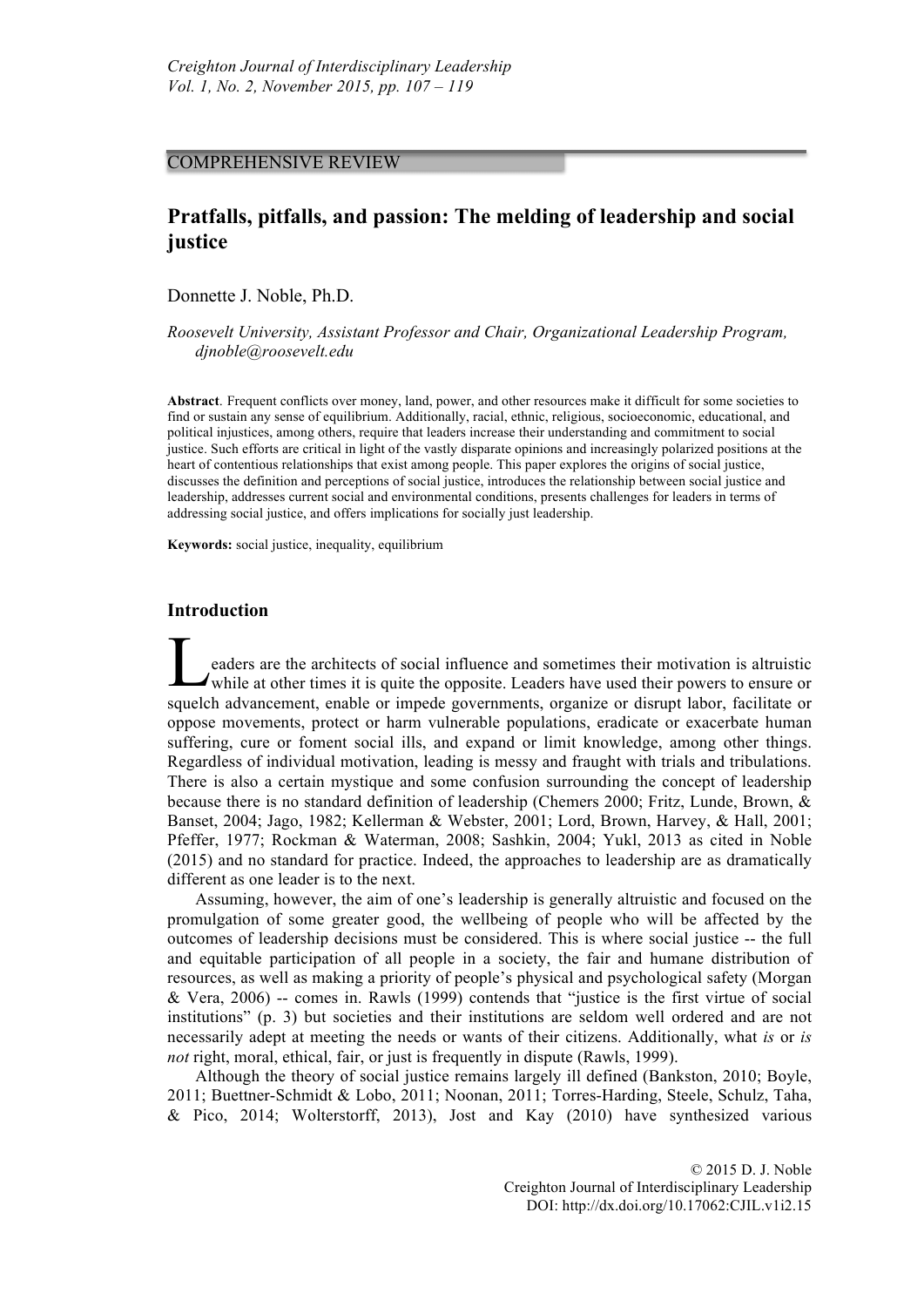philosophical treatments and created a general definition of social justice that can help leaders and others better understand the concept. Their definition describes a state of affairs in which the benefits as well as the burdens in society are dispersed in accordance with some allocation of principles. Their definition also emphasizes the establishment of procedures, norms, and rules for guiding the various forms of decision-making that leaders must embrace in order to support more just societies.

Just societies are those wherein the preservation of basic rights, liberties, and entitlements of individuals and groups are ensured and the premise that all people will be treated with dignity and respect is honored. The basic obligations attendant to social justice typically include a fair system of law and due process, equal access to opportunities, the protection of human rights, the fair and impartial distribution of resources, goods, and services, as well as the care and concern for vulnerable, marginalized, disenfranchised, and disadvantaged populations. The clashing ideals of secular humanism -- a rejection of theistic religious beliefs and biblical doctrines combined with a view that the world is understandable through the power of reason (Steffy, 2010) -- and religious attachment -- an intrinsic religious orientation that is predicated on the existence of God or a higher power and adheres to a well-defined religious doctrine (Allport & Ross, 1967; Rowatt & Kirkpatrick, 2002; Whitley & Kite, 2010) -- however, can cloud those particular obligations. While the theory centering on the creation of socially just societies seems fairly straightforward, the reality and practice is often tenuous and has been for as long, perhaps, as human civilizations have existed.

Cronin and Genovese (2012) contend that "effective leaders learn to exploit contrary and divergent forces" and they must be savvy synthesizers of disparate information, integrative thinkers, and be able to live with ambiguous demands and shifting expectations (p. 2). These particular leadership skills and abilities are more important than ever as the twenty-first century gives way to globalism and communities become more heterogeneous. Issues related to social justice will likely command considerable attention in the years to come as people who share a common experience of oppression will increasingly demand equality and greater access to opportunity and resources (Chin & Trimble, 2015).

# *Social Justice*

The precepts and merits of social justice (sometimes regarded as distributive justice) have been deliberated by the world's foremost thinkers throughout history and the consensus appears to be that the term itself was first introduced in the 1840s by a conservative Italian Jesuit priest named Luigi Taparelli d'Azeglio (Behr, 2003, 2011; Burke, 2010, Romani, 2014). Taparelli's musings about social justice were in response to the beginning of the Risorgimento (Burke, 2010). The Risorgimento was a movement of war and diplomacy that developed as a result of the need to facilitate a national consciousness and unify the politically dysfunctional Italian peninsula (Beales & Biagini, 2013; Burke, 2010).

While Taparelli may have been the first to elaborate on the concept of social justice -- a system of natural-law reasoning that could be used to address a range of social and political issues (Behr, 2003, 2011) -- it was a liberal Catholic priest, Antonio Rosmini-Serbati, who popularized the notion in his 1848 book, *Costituzione secondo la giustizia sociale (The Constitution Under Social Justice).* According to Rosmini (1882), political philosophy should be cognizant of the "end toward [which a] civil society must continually move" (p. 384). The "end" was defined as public prosperity that is dependent upon "justice and the concord of the citizens." He challenged governments to maintain and strengthen the primary forces on which the existence of a particular society rests while at the same time warning them to follow the theory of changes. He proclaimed that citizens should be allowed to "attain temporal prosperity in accordance with the principles of morality" and that this in turn would foster a "good [and] proper human nature" and people would be "quiet and harmonious" (p. 385) in their satisfaction.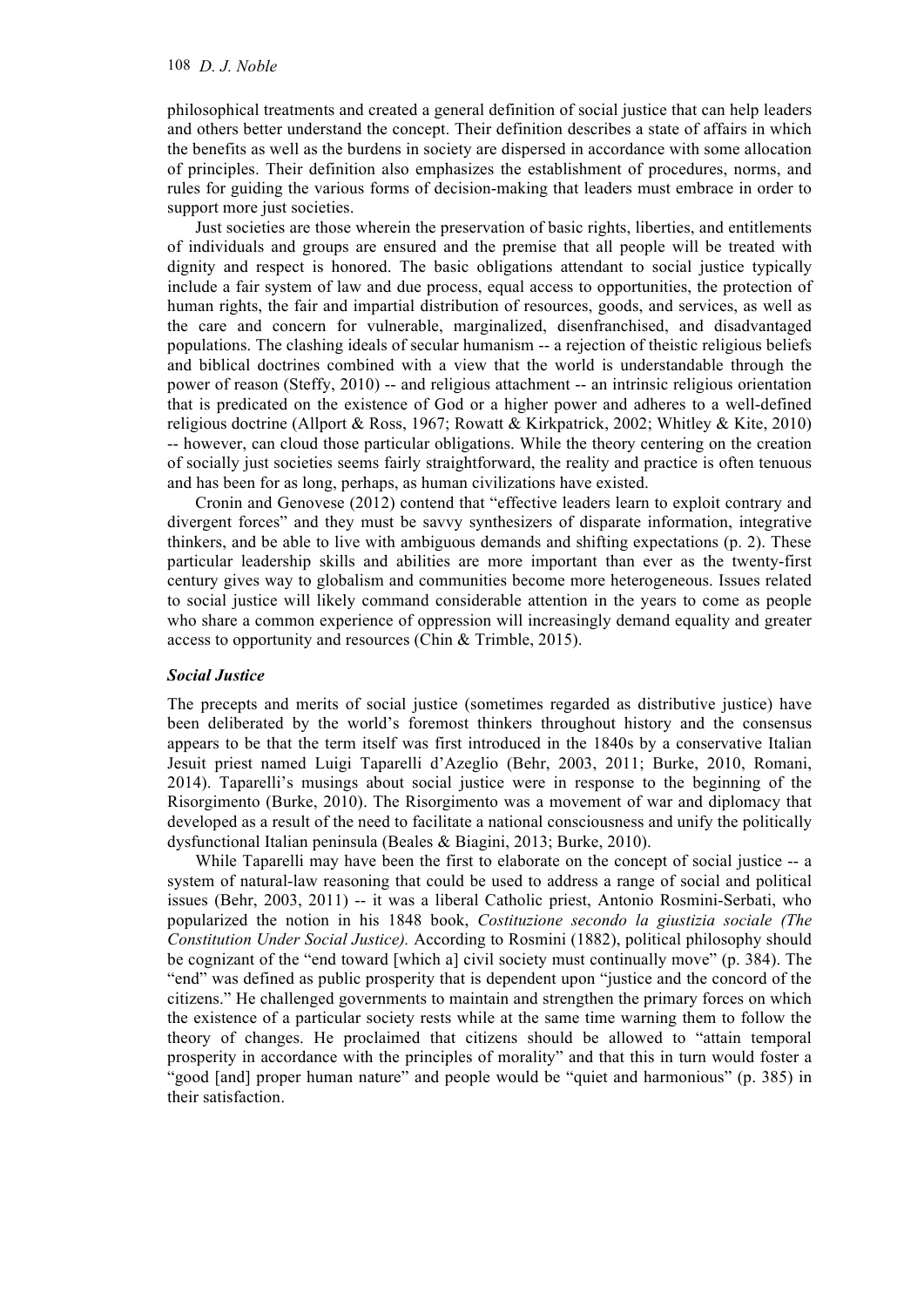Rosmini advocated for policies that would support civil societies in their natural and normal constitutions that would be based upon the equilibriums of 1) population and wealth, 2) wealth and civil power, 3) civil power and material force, 4) civil and military powers and knowledge, and 5) knowledge and virtue. Any political means by which a civil society moves closer to these five equilibriums is good, according to Rosmini (1882, p. 385), and all those that do the opposite are bad.

While some people may feel social justice and the common good are inextricably connected (Nitsch, 2005) juxtaposed opinions, contradictory findings, and confounding ideologies (Massaro, 2012) have blurred the boundaries for others. A median of 60% of people in 44 advanced and emerging economies polled by the Pew Research Center feel that inequality (a significant factor contributing to social injustice) is a major problem yet majorities or pluralities in 38 of those nations contend that people are still better off in free market economies even though some people are rich and others are poor ("Emerging", 2014). In fact, people in the emerging economies are much more optimistic about the future and the related opportunities than those in advanced economies.

Regardless of such optimism, the world is beset with contentious existences and there are frequent conflicts over money, land, power, and other resources that in turn make it difficult for some societies to find or sustain any sense of equilibrium. Unfortunately, underrepresented, marginalized, disadvantaged, and disenfranchised populations are often disproportionately and negatively effected by disequilibrium. The collective reaction of people when they are discomforted by the imbalance surrounding them is reflected in their national character, laws, and practices and hanging in the balance of the apparent discontent in some societies are myriad issues related to social justice. Technological advances and increasingly complex social structures add to the challenges leaders face when building bridges and securing systems that are socially just. To many people, social justice, despite its myriad challenges, is not just a matter worthy of attention, it is a moral imperative (Hemphill, 2015).

# *Current Conditions*

There is increasing concern about the sustainability of the world in its current and predicted states (Ehrlich & Tobias, 2014) either socially or environmentally and these concerns have special implications for leaders in the area of social justice. Economic and social developments have dramatically changed the lifestyles and social structures of many nations thus forcing the discourse to focus on the diversification of inequalities (Turhan, 2010) and a need for more attention to social justice. The World Economic Forum (WEF, 2014), the United Nations (2006), the World Health Organization (WHO 2010, 2012), the International Labour Organization (ILO 2013, 2014) and others (Bernstein, 2010; Bloom et al., 2011; Donlan & Kroll, 2014; Forsyth, 2013; Hagmann, 2001; Kochhar, 2014; Lekovic, 2012; Lloyd, 2001; Marmot & Bell, 2012; Moreno, 2014; Porta, Arcia, Macdonald, Radyakin, & Lokshin, 2011; Powledge, 2010; Rabiei, 2014; Stavrakantonaki, 2014; Theoharis, 2007; UNDESA, 2014; van der Hoeven, 2010; Walraven, 2011), have identified six critical areas of concern globally that are contributing to disequilibrium and an array of injustices that require attention. The areas of concern are 1) environmental issues, 2) social issues, 3) labor issues, 4) economic inequality, 5) geopolitical dynamics and, 6) leadership issues and challenges.

### *Environmental issues*

More than 90% of the disasters that occur worldwide are the result of events connected to extreme weather conditions and patterns (Ebi, 2011). Even though the debate over climate change continues there is consensus among many scientists and scholars that weather patterns are changing and becoming more severe (Ebi, 2011; Ort & Ainsworth, 2012) and that the increasing weather extremes will underlie the more serious physical and economic effects of climate change (Repetto  $\&$  Easton, 2010). In 2007, for example, extreme weather events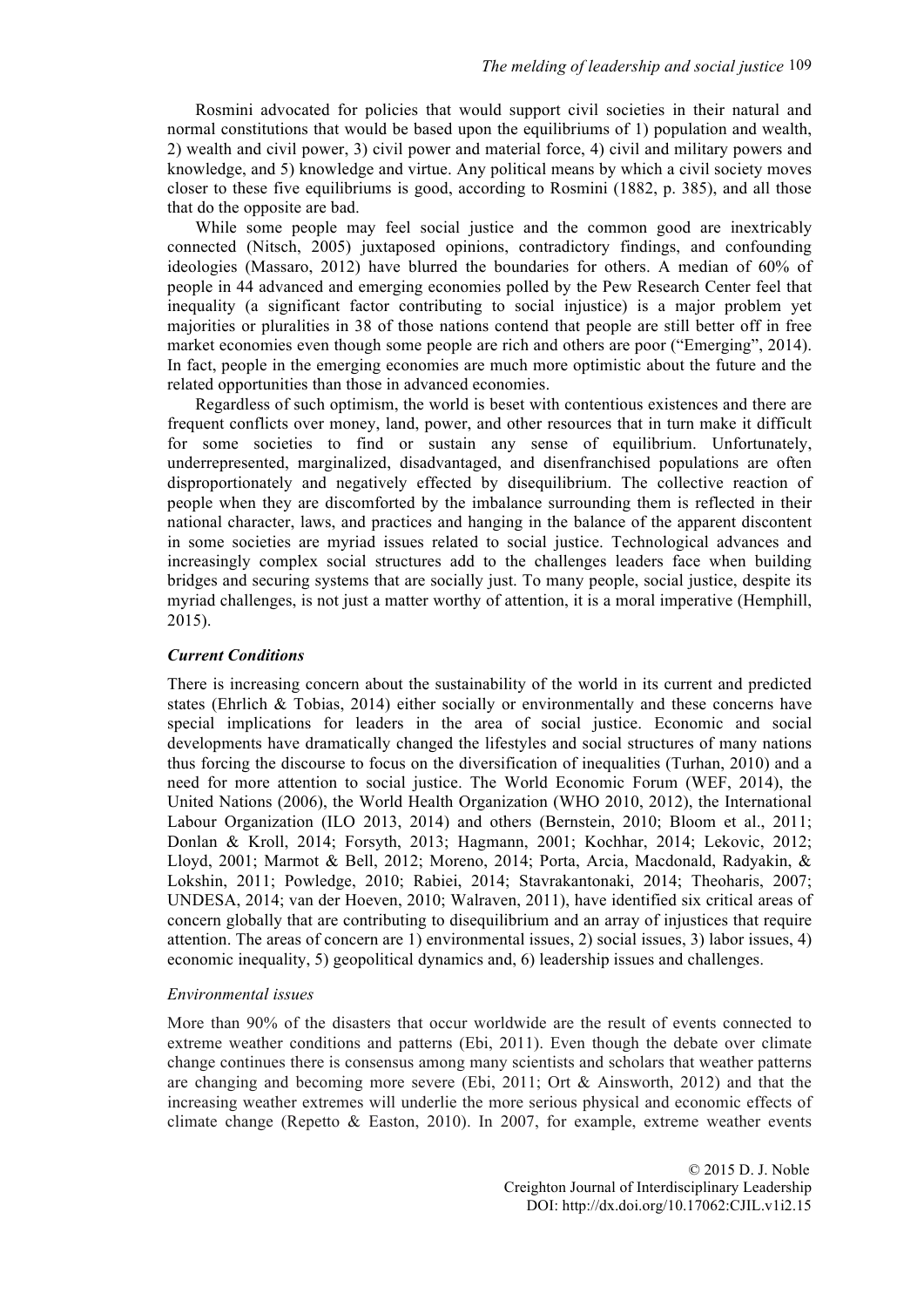accounted for 95% of the disaster-related fatalities in the United States (U.S.) as well as 80% of the nation's \$82 billion in economic losses that year (Ebi, 2011).

Erratic weather patterns and the effects of climate change also suggest that agriculture and food production will be negatively impacted (Luck, Spackman, Freeman, Trebicki, Griffiths, Finlay, & Chakraborty, 2011) and disproportionately affect those who already have difficulty accessing food. Among the concerns is that Africa and Asia will lose significant portions of their maize and rice crops (Powledge, 2010). The maize yield in the U.S. has also been impacted and in 2012 it was 25% lower than expected. Similarly, the soybean yield was 14% lower than expected. Both are the result of the most severe and extensive drought experienced in the past 25 years (Ort & Ainsworth, 2012).

Food insecurity has resulted in one out of every five people in the developing world being chronically undernourished with nearly one-quarter of the world's population facing an economic water shortage due to a lack of infrastructure to obtain water from streams or aquifers (Noble, 2015). Nearly 80% of the world's population is exposed to high levels of threat to water security (Vörösmarty, McIntyre, Gessner, Dudgeon, Prusevich, Green, Glidden, Bunn, Sullivan, Liermann, & Davies, 2010) and water use is growing at more than twice the rate of population growth resulting in water scarcity and water stress (UNDESA, 2014).

There are also the millions of premature deaths worldwide (approximately 3.7 million in 2012 alone) that are the result of outdoor air pollution. "Higher ozone concentrations are associated with a range of health problems and…based on scenarios of future emissions and weather patterns in Europe and North America, it seems likely that ozone concentrations will increase" (Ebi, 2011, p. 925). According to the WHO (2014), people living in low and middle-income nations disproportionately experience the burden of outdoor air pollution with the greatest concentration of premature deaths occurring in Western Pacific and Southeast Asian regions.

# *Social Issues*

The economics of personal wellbeing -- healthcare, education, and systems of social support, for example -- run parallel to fiscal realities. As it relates to healthcare, there have been two historically opposing methods of distribution; those who can afford the costs associated with healthcare receive healthcare and those who can't afford health related expenses, simply go without (Kerbo, 2012). There are however, distinct differences in how healthcare is extended.

Men and women are affected by many of the same health conditions or concerns but women experience them differently. The prevalence of poverty and economic dependence among women, for example, in combination with their experiences related to violence, gender bias, discrimination, limited power, and their lack of influence in decision-making processes are social realities that have had an adverse impact on women's health (WHO, 2008, p. 12). Children face particular health challenges as well. These challenges are often related to the various stages of children's physical and mental development and this population is especially vulnerable to malnutrition and infectious diseases. There are also more than 650 million people worldwide who have a disability of one form or another. Two-thirds of these people live in developing nations and most of them have long been neglected and marginalized by their respective states and societies (WHO, 2008, p. 16).

The high levels of educational inequality throughout the world are resulting in lower levels of innovation, lower levels of production efficiency, and the continued transmission of poverty (Noble, 2015). Sixty-nine percent of children in low income countries are receiving no post primary education, 40% of out-of-school children are living in conflict ridden countries, millions of children are forced out of school every year because of natural disasters, and women account for two-thirds of world's illiterate adults (UN Global Education Initiative, n.d.). Less than half (48.3%) of the world's pre-primary age children were enrolled in pre-primary education in 2010 and, while student enrollment has increased worldwide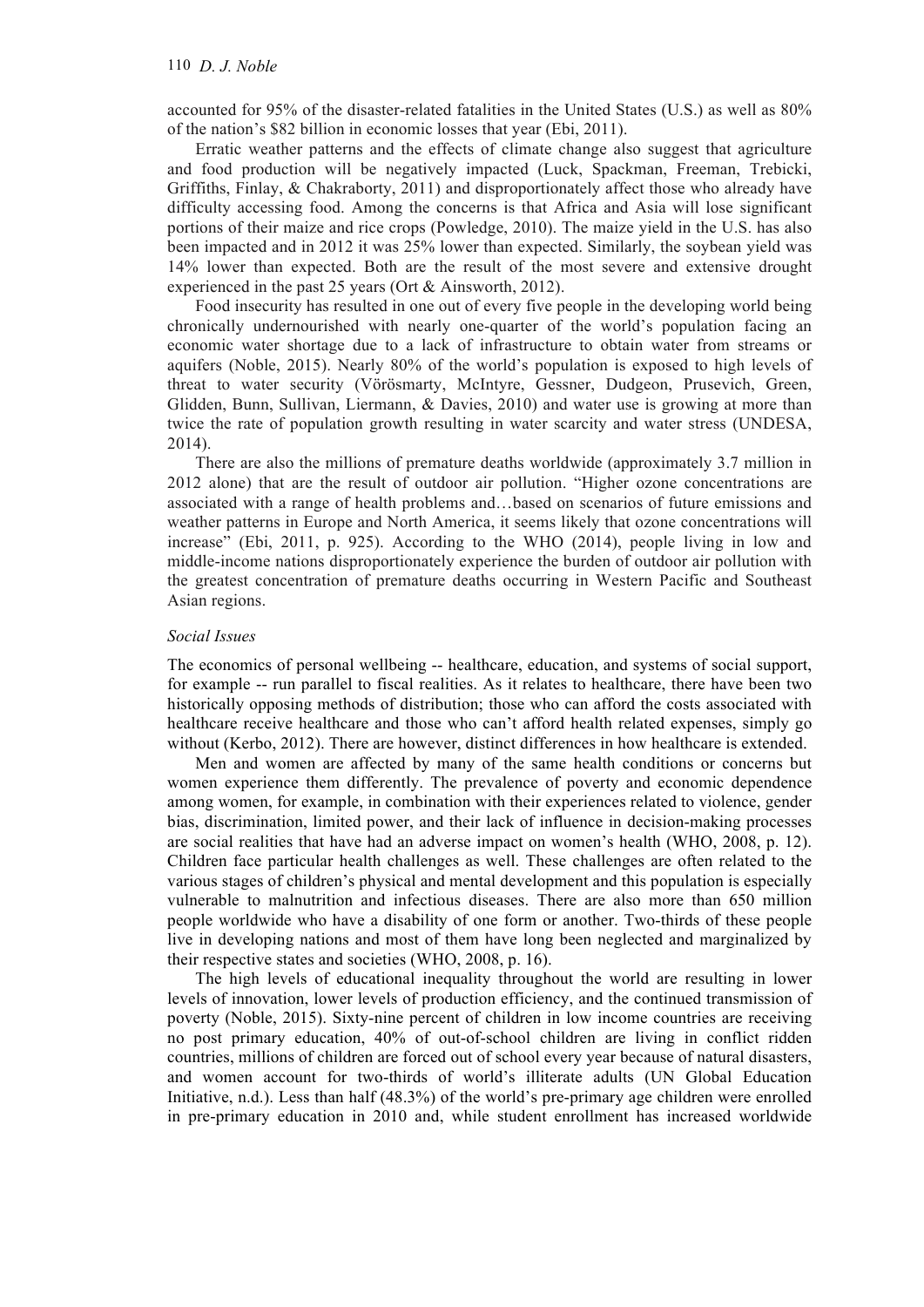compared to the year 2000, it has been stagnant since 2008 (World Bank, n.d.). The obvious disparities in access to education based on gender, income, and location continue to be problematic.

While the benefits of diversity are clear (Bell, 2012), racism and xenophobia, and all sorts of intolerances increasingly foster division and create suspicion and hatred among communities (Barroso, 2014). Nonetheless, international migration is a reality; people in developed, underdeveloped, and emerging economies are becoming more and more integrated as goods, services, knowledge, and information is shared and as people move about more freely (Barroso, 2014). Migration, immigration, and colliding cultures are not without problems, however.

### *Labor issues*

There were 197 million eligible job seekers without jobs worldwide (a quarter of whom lived in advanced economies) in 2012 in addition to 39 million unemployed workers who had simply given up and dropped out of the job market. The International Labour Organization (ILO) expected that the number of unemployed people worldwide would rise by another eight million in 2014 (2013). While some economies and labor markets are rebounding, namely in the U.S. with 11.2 million new jobs over 58 straight months of growth and the gross domestic product (GDP) hitting its highest mark in four years (Gillespie, 2015), there is concern over persistent jobless growth globally. Jobless growth is a phenomenon in which economies exiting recessions demonstrate economic growth while merely maintaining or, in some cases, decreasing the levels of employment (Summer, 2014).

Vulnerable populations are the least likely to be organized into trade unions, least likely to be employed, are often in poor health, and can easily fall prey to safety and environmental hazards. They are least likely to have access to effective forms of social security and other protections, and they remain largely invisible to policy and decision-makers in governments, urban and rural development agencies, intergovernmental organizations, science and research institutions, banks and credit institutions, as well as to many civil society organizations and groups (Hurst, Termine, & Karl, 2007).

#### *Economic inequality*

When it comes to social justice (or lack thereof) the most significant contributing factor is economic inequality. "Inequality is one of the key challenges of our time [and] is one of the most visible aspects of a broader and more complex issue" and is one "that entails inequality of opportunity and extends to gender, ethnicity, disability, and age, among others" (Mohammed, 2014, para. 1). According to the United Nations (2006), the disparities among the *haves* and the *have nots* have been increasing dramatically since the 1980s. As discussed in Noble (2015), as of 2014 there were 1,645 billionaires living in the world and controlling the economy with an aggregated net worth of \$6.4 trillion (Donlan & Kroll, 2014). A tiny fraction of them (approximately 4% or 67 in total) owned assets at that time equal to the combined total assets of the 3.5 billion people who make up the lower economic half of the world's population (Moreno, 2014).

Even in the U. S. which is commonly viewed as one of the most socially advanced, economically powerful, and politically astute and adept nations in the world, equality has not yet been achieved (Kerbo, 2012). In fact, the wealth gap between upper-income and middleincome families is the widest on record (Fry  $\&$  Kochhar, 2014). But, there is far more to the story of inequality in America. The economic downturn between 2005 and 2009 according to Kochhar, Fry, and Taylor (2011), resulted in inflation-adjusted median wealth falling by 66% among Hispanic households and 53% among Black households but just 16% among White households. These declines have left the typical Black, Hispanic, and White households with wealth (assets minus debt) respectively of \$5,677, \$6,325, and \$113,149. These figures are demonstrative of a race-based economic inequality. So, while the median household income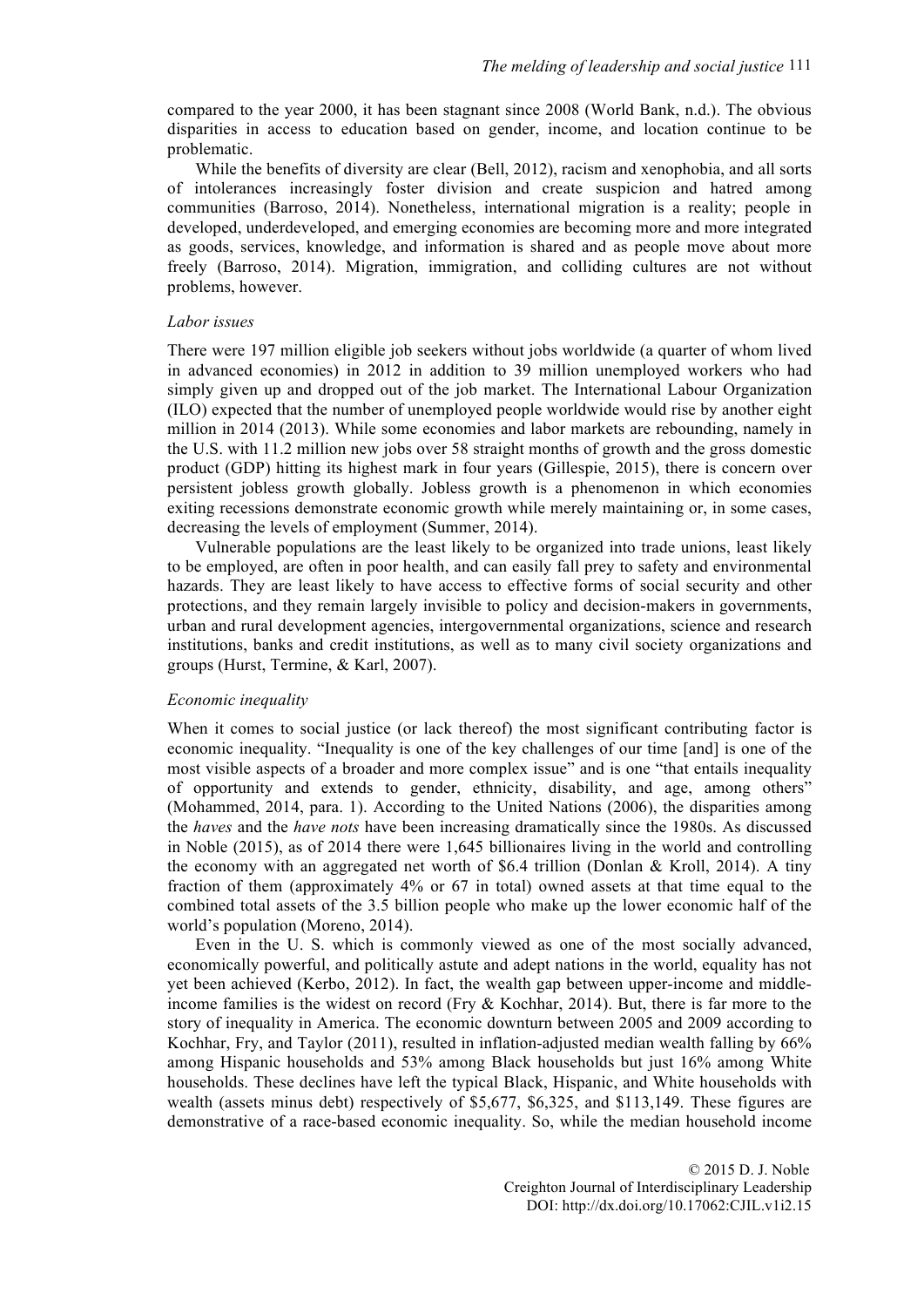### 112 *D. J. Noble*

between 2009 and 2013 was \$53,000 and 65% of the population enjoyed home ownership, some 15% of the population was still living below the poverty level during the same time (U.S. Census Bureau, 2014).

While income (money, wages, and payments) is highly unequal in the U.S., wealth (economic value that is bought, sold, stocked for future disposition, or invested in order to bring an economic return) is even more so. Inequality in the U.S. is the highest among all major industrial nations (Kerbo, 2012) and the economic imbalance effects many other facets of the nation including civil power.

# *Geopolitical dynamics*

On the heels of the Cold War, prevailing views were that the world had moved toward a more liberal and democratic consensus. "The break-up of the Soviet bloc, the integration of Russia and China into the global economic system and a fresh wave of democratic transitions, from Latin America to Eastern Europe, led many to believe that superpower rivalries were finished [and] that globalization, the free market and the 'interdependence' of countries would make wars less likely" (Eide, 2014, para. 1). Clearly, that has not been the case.

The Pew Research Center (PEW) has been tracking the perceptions of people in 44 countries in five distinct regions of the world over the last decade to determine what threats they deem are of most significance. The threats included religious and ethnic hatred, AIDS and other diseases, pollution and environmental issues, nuclear weapons, and inequality. Based on median percentages, PEW ascertained that religious and ethnic hatred is viewed as the greatest threat to the world's future by people in 11 of those 44 countries, most of which are in the Middle East (Egypt, Israel, Lebanon, Palestinian territories, and Tunisia) but also included two from Europe (France and the United Kingdom), one from Africa (Nigeria), and four Asian countries (Bangladesh, India, Indonesia, and Malaysia) ("Global Attitudes", 2014).

Only within the confines of continental Africa were AIDS and other diseases viewed as the greatest threat. While in the Asian nations (Thailand, Philippines, China, and Vietnam) and in some Latin American nations (Mexico, Columbia, Peru, and Nicaragua) -- all considered low-cost economies for manufacturing -- pollution and environmental issues were viewed as the most threatening. Understandably Japan (the only nation in existence to suffer a nuclear attack) considers nuclear weapons to be the greatest threat by a significant margin. That same concern was also shared by people in Russia and Ukraine in Europe, Turkey in the Middle East, Pakistan in Asia, and in five Latin American nations (Chile, Venezuela, Brazil, El Salvador, and Mexico) ("Global Attitudes", 2014).

The nation's hardest hit in recent years by economic turbulence and downturns viewed inequality as the greatest threat. Spain reported the highest concern (58%) followed by Greece (43%), and Germany (34%). Eight other nations (Argentina, France, Ghana, Italy, Jordan, Poland, South Korea, and the U.S.) also viewed inequality as the greatest threat ("Global Attitudes", 2014). Interestingly, while more than a quarter of the total U.S. population (27%) felt that inequality is the greatest threat, such fears typically follow political party lines; 25% of Democrats viewed inequality as posing the greatest threat whereas only 21% of Republicans did. Republicans (35%) thought religious and ethnic hatred is the greatest threat to the world while only 15% of Democrats agreed ("Global Attitudes", 2014).

The world has shifted, more or less, from one that feared superpowers, super money, and strong opposing states to one that worries about the weakened state of nations, the break up of countries, and the global reach of non-state terrorist networks (Eide, 2014). During the Industrial Revolution people turned to political nationalism in an effort to protect and shelter their interest and though this practice may have waned for a while, people are returning to and mobilizing old loyalties and traditional identities in an effort to insulate themselves against economic disruption and the social dislocation of globalization, which threatens to end traditional customs, values, and ways of life (Brown, 2015).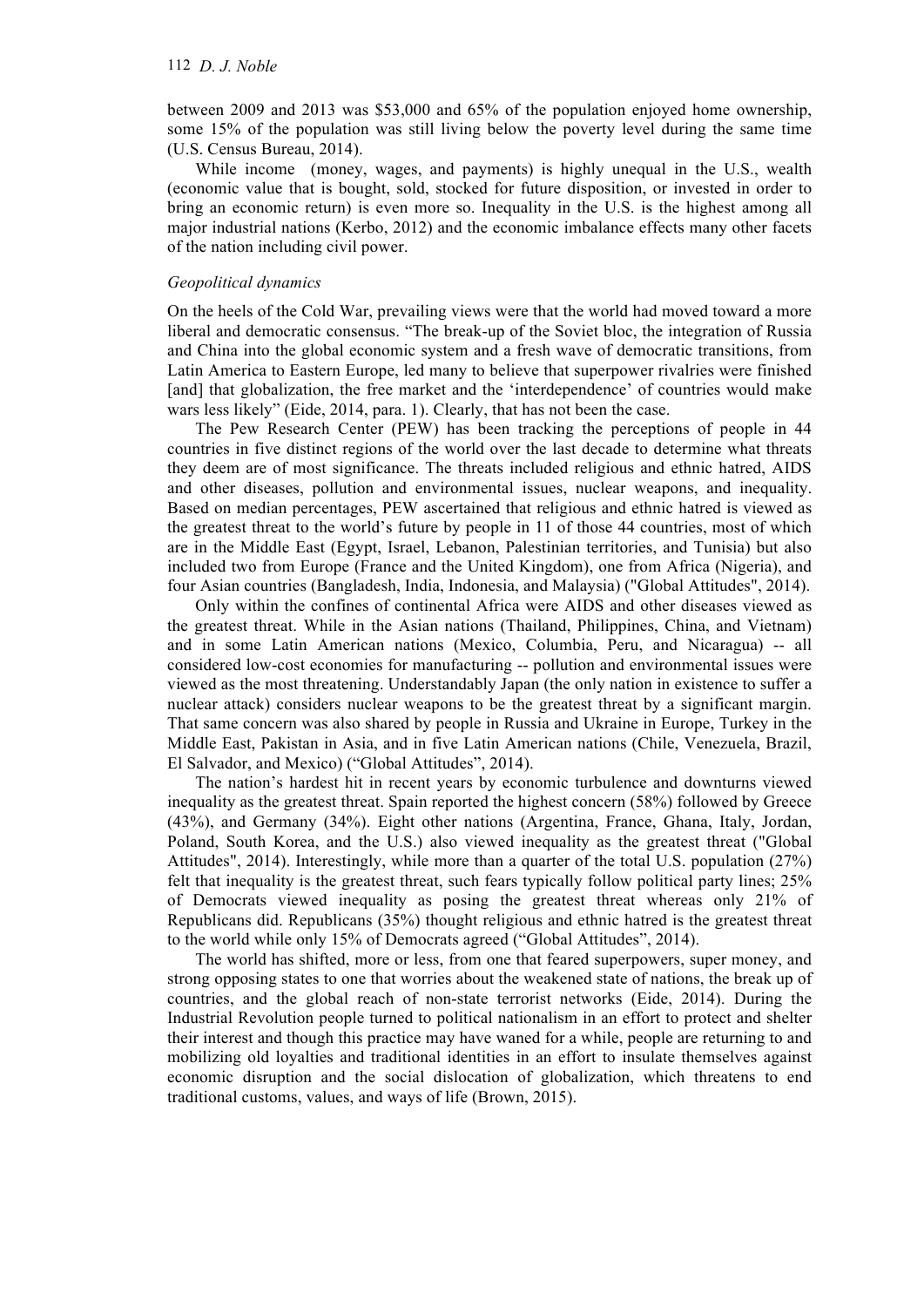# *Leadership issues and challenges*

The World Economic Forum conducts annual surveys with the intent to promote an understanding of global issues and illuminate trends that will require attention in the 12-18 months following the data collection period. The global trends are compiled using a Delphi Method wherein a team of experts (professionals and leaders who serve on Global Agenda Councils) undergo several rounds of structured, anonymous questioning. The 2014 survey (projecting trends for 2015) produced qualitative and quantitative findings and involved 1,767 participants from Asia, Europe, North America, Latin America, the Middle East, North Africa, and Sub-Saharan Africa and represented the following stakeholders; business (43%), academia (22%), civil society (19%), government (9%), and international organizations (7%).

Eighty-six percent of the respondents to the survey on the global agenda agree that there is a leadership crisis in the world today and it is likely the result of the international community failing to address "any major global issue in recent years" (Shahid, 2014, para. 1). Governments continue to grow despite being plagued by decades of factional alignment, dynasty building, and corruption but it's not just governments that have apparently betrayed people's confidences. Religious leaders, according to the survey findings, were the only people to rank lower than governments in terms of a crisis of leadership. Despite the frustration with a lack of leadership, respondents did identify several virtues that they would like leaders to embrace including a global interdisciplinary perspective, long-term and empirical planning, strong communication skills, a prioritization of social justice and wellbeing over financial growth, as well as empathy, courage, morality, and a collaborative nature (Shahid, 2014).

While there are a great many good things going on around the world at any given time, there are still a multitude of negative forces at play and the practice of leadership must shift based on the economic consequences of social decisions (Mintzberg, Simon, & Basu, 2002) and vice versa. While current shifts in the dynamics of power and influence may seem dramatic, the shifting paradigms of leadership are nothing new. Since before the Ottoman Empire and well after the end of the First and Second World Wars, old and great powers have waned as new ones have grown in influence (Woods, 2014). As people have become more sophisticated in their understanding of the world around them and as these new realms of influence take root it is imperative that leaders are encouraged to protect those who are socially vulnerable with policies, procedures, and protocols that support social justice. Unfortunately, that imperative is sometimes overlooked.

### **Discussion and conclusion**

Figurative firewalls will not insulate people from the "intensifying global competition, energy constraints, climate change, and political instability" (Heifetz, Grashow, & Linsky, 2009, p. 1) and other social, environmental, political conditions; therefore, leaders must prepare themselves for unfamiliar challenges in times of uncertainty or crisis. There is a liability however, that people in positions of authority will try to solve problems from their default positions with short-term fixes as opposed to thoughtfully considered options that will lead to long-term solutions. Without sufficient urgency, the bridges of social justice cannot be built, particularly if large segments of the population continue to be ignored or worse, dismissed. "The art of leadership in today's world involves orchestrating the inevitable conflict, chaos, and confusion of change so that the disturbance is productive rather than destructive" (Heifetz, Grashow, & Linsky, 2009, p. 3).

During a time of unprecedented globalization, myriad social crises, and cultural uncertainties, it becomes ever more important that values founded on human dignity, freedom, equality, and solidarity are not taken for granted (Barroso, 2014). Headlines, such as, *When children suffer and die in Gaza. Who notices?* (Shawa, 2015) tend to make readers uncomfortable but they are nonetheless intrinsic to questioning subjective realities and challenging the collective sensitivities of thoughtful people. But if ideologies are to become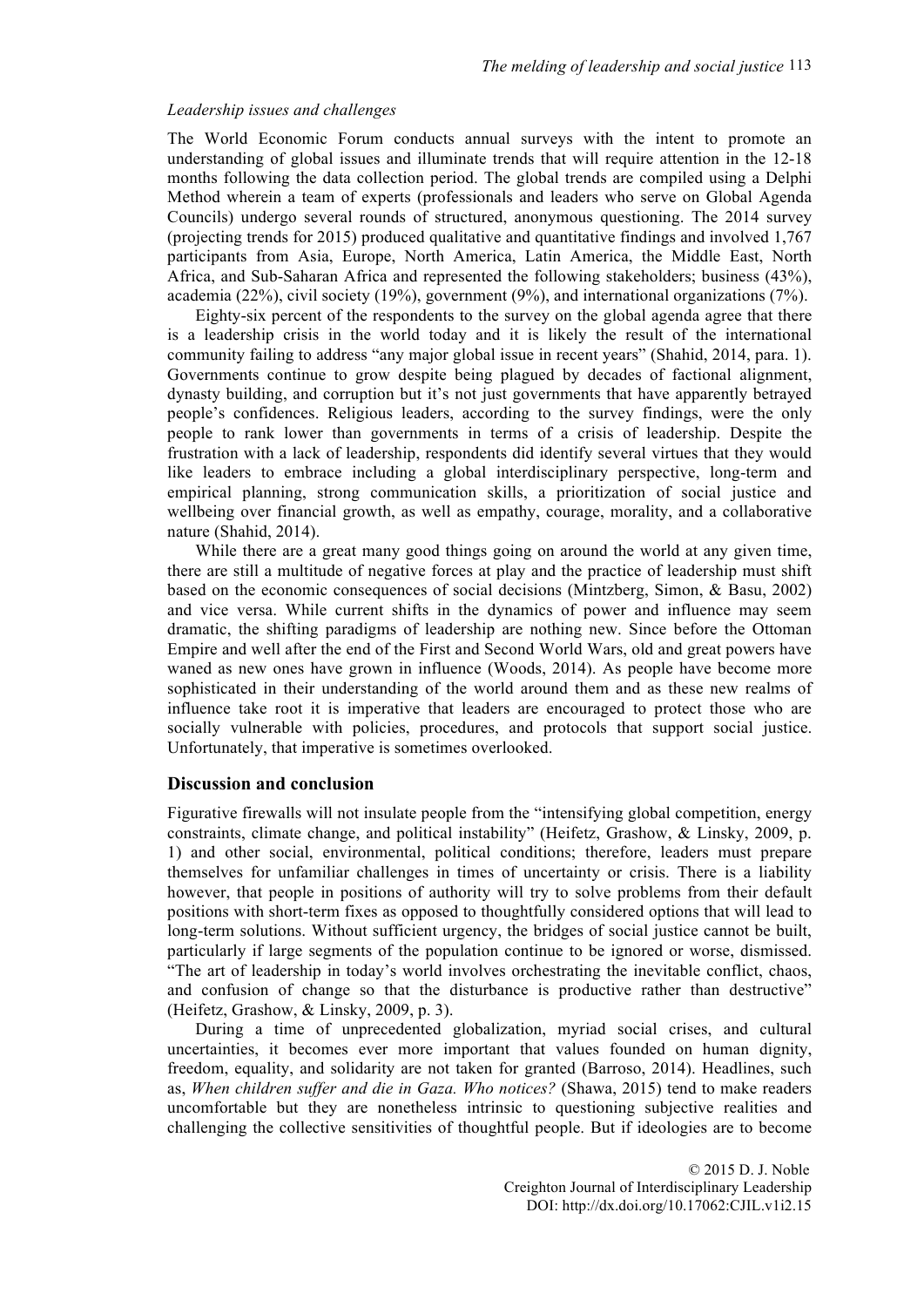# 114 *D. J. Noble*

meaningful and useful, it becomes necessary to accept that ideologies are not superficial labels nor are they a bundle of topical positions. They are rather, central components of each "individual's general life orientations" (Smith, Oxley, Hibbing, Hibbing, & Alford, 2011, p. 378). Regardless of individual life orientations, societies develop social contacts that establish rules, norms, and behaviors for guiding human behavior. Often used within the context of political communities, social contract theory is believed to have developed in opposition to the notion of divine rights for kings and the aristocracy (Armstrong, 2009; Reiner, 2010). From Hobbes to Locke to Rousseau to Kant and Marx and beyond, there has been an ebb and flow to the philosophical thought attendant to social contracts but the moral components of human behavior (including those related to social justice) are deservedly getting more attention in contemporary arenas.

Attention to social justice recognizes that the patterns of thought and behavior that support any manifestations of oppression are not natural or inherent to the human experience. It has been suggested that when such manifestations do exist, all members of a given society are responsible for the resulting disunity and inequity (Love, 2010). Accordingly, all members of a given society have a responsibility to reject discomforting ideologies and oppressive practices, and to demand change that will result in the inclusion and fair treatment of all people. Any such efforts will require individual initiatives but they must also be "embedded in social engagement" (Mintzberg, Simons, & Basu, 2002, p. 69)

If leaders are to be proponents for cultural diversity and become stewards of social justice, they must also be properly equipped with the language necessary to articulate the experiences of the past, present, and future (Tharp, 2012, pp. 20-22). The six following foundational terms are critical to this endeavor:

- 1) *Privilege –* benefits that some people receive based on who they are, not because of anything they've done or accomplished.
- 2) *Oppression –* benefits that are denied to some people based on who they are, not because of anything they have done, not done, accomplished or failed to accomplish.
- 3) *Cultural salience*  the perceived prominence of social identities relative to another given specific situations, experiences, and contexts related to privilege or oppression; social identities become more or less salient to self and others, which in turn, influences intrapersonal reflections, interpersonal interactions, and worldviews —all of which can either challenge or reinforce systems of social inequality.
- 4) *Intersectionality* the influence of a unique constellation of social identities in terms of how people perceive each of the identities they simultaneously possess. These constellations provide each person with experiences and realities that may differ from others who share one or more of the same social identities.
- 5) *Critical consciousness* refers to a cognitive process that leads to an awareness of how multiple societal systems (e.g. social, political, economic) and levels (e.g., individual, communal, institutional) create and perpetuate the notions of privilege and oppression. To be critically conscious, one must maintain an active and dynamic awareness of how diversity exists and operates within a particular society.
- 6) *Social equity*  refers to the fair access to resources and opportunities for various social-identity groups. Using the term equity alone does not guarantee that the needs, privilege, and oppression of various groups will be explicitly considered.

Avoiding the use of appropriate social justice terminology, according to Tharp (2012), is to risk a vital step in the creation of a socially aware and just community inasmuch as appropriate language is necessary to standardize the critical consciousness of a population.

Efforts to embrace social justice, however, require attention far beyond just word selection. Adaptive leadership practices that hinge on assessing the issues or problems and carefully analyzing a range of interventions, establishing collaborative relationships among decision-makers and stakeholders (including vulnerable populations), contemplating consequences, and monitoring outcomes should also be engaged. The perpetuation of social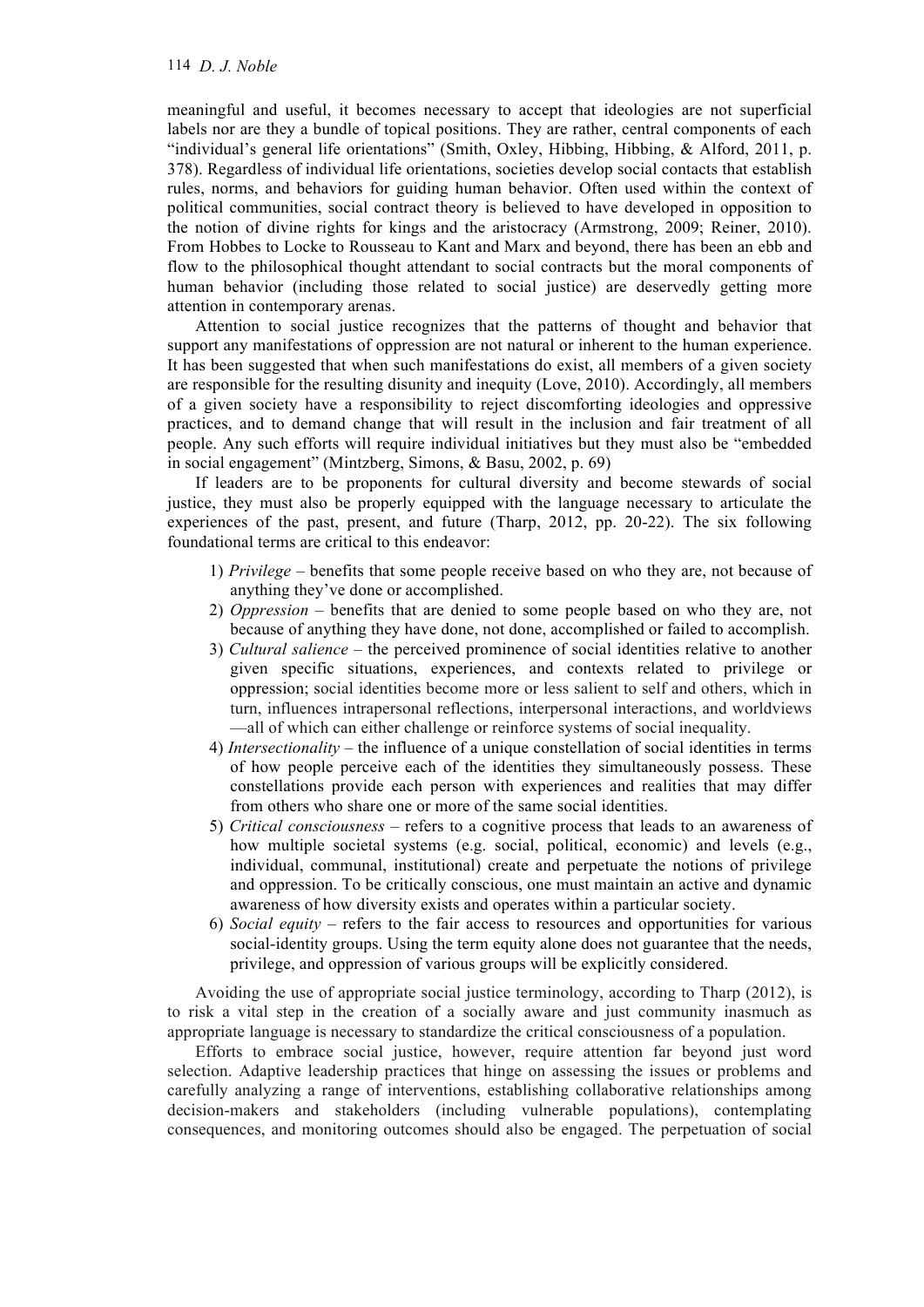justice also commands that any lessons learned along the way also be incorporated into future decisions (Ebi, 2011). Leaders who are adaptive and can fluctuate to harness the turbulence of the present to bring closure to the past and along the way, they start changing the rules, redefining situations, and reshaping the way the future can be addressed (Heifetz, Grahow, Linsky, 2009).

With the array of social problems confronting people on a daily basis it is not surprising, that leadership scholars and practitioners would welcome opportunities at this juncture to engage in a social justice agenda that will subvert present day injustices and embrace roles that will transform the art and practice of leadership. Doing so will raise the consciousness of others, as Burns (1978) suggested, to higher levels of ideals and moral values such as liberty, justice, equality, peace, and humanitarianism.

Diligence is necessary as are patience, empathy, and a willingness to overcome convention, complacency, and the status quo as people engage in a genuine effort to find answers to difficult questions such as; What are the communal values, ideals, and beliefs? What connects and/or alienates people? What practices are supporting communal values, ideals, and beliefs? What practices are eroding communal values, ideals, and beliefs? Who is being excluded and why? Who has the power, resources, and motivation to help and change the trajectory?

Embracing disequilibrium and forcing people to confront the potentially disastrous consequences of maintaining the status quo can be, according to Heifetz, Grashow, and Linsky (2009) a particularly effective mechanism for producing a more positive and productive environment. Granted, there is no guarantee that, when people are shrouded in uncertainty transformational change can be achieved but, there are situations that warrant unconventional leadership approaches. Creating disequilibrium for the ultimate purpose of achieving equilibrium is a delicate matter but it can be accomplished. In doing so, it is particularly important to depersonalize conflict so that disagreements remain focused on issues and thereby creating a culture of courageous conversation where candor is respected and dissenters, who can provide crucial insights, are shielded from the pressure to remain silent (pp.  $4-5$ ).

Adaptive leadership practices employ opportunities to mobilize the resources of people to thrive in a challenging world (Heifetz, Grashow, & Linsky, 2009) and the information gathered along the way can be used to revise policies, procedures, and practices, and to create avenues for raising awareness, liberating the oppressed, contesting archaic social and institutional programs, forging alliances, and securing appropriate representation for those who need it most. These actions will help to level playing fields, right wrongs, and enhance the lives of people who have either slipped through the cracks of society or were intentionally prevented from enjoying its comforts.

The world is organized in a way that encourages people to use difference as a mechanism to "include or exclude, reward or punish, credit or discredit, elevate or oppress, value or devalue" others (Johnson, 2006, p.16) but that is no excuse for a failure to act swiftly and responsibility when it comes to social justice. The antecedents of social justice are respect, political will, popular support, justness, and equity. When addressed appropriately and responsibly, the consequences of social justice will be peace, liberty, and the just ordering of society with the sufficiency of social determinants to support health, safety, and security for all of society's members (Buettner-Schmidt & Lobo, 2011).

Perceptions of justice change with time and seem wholly dependent upon specific events and within certain contexts. Social justice, in terms of religion, is regarded as a virtue, moral duty, or obligation. In philosophy it is still considered a virtue but it also encompasses equality and fairness. Legal institutions are likely to consider social justice in terms of a just ordering of society and a remedy for oppression (Buettner-Schmidt & Lobo, 2011). Regardless of the context, social justice should be treated logically and thoughtfully, and should be supported by facts (Mintzberg, Simons, & Basu, 2002).

There are a number of implications for leadership within the context of how social justice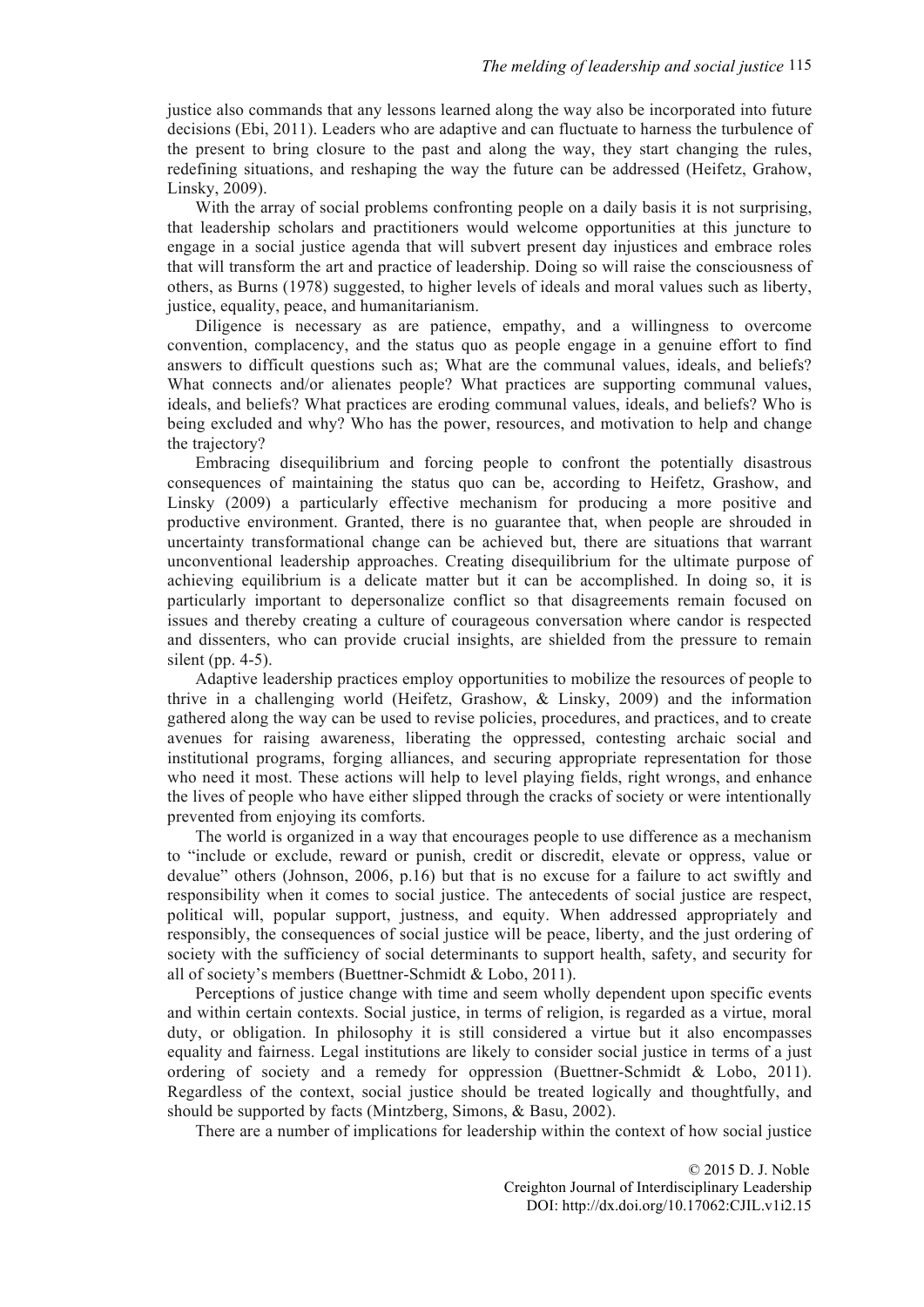has been illuminated in this article. Applying the literature on leadership to modern-day problems of social justice suggests that leaders could be more effective when addressing social justice by first recognizing that there are different cultural conceptualizations of social justice as well as different perceptions of accountability. Leaders must also be aware of the epistemological development and worldviews of the people they are trying to influence when it comes to the type of transformative change that is often associated with social justice.

Additionally, leaders should address the issues of social justice within the intersection of critical consciousness, knowledge, and skills (Capper, Theoharis, & Sebastion, 2006). Critical consciousness demands that all aspects of "difference" should be considered and the pedagogical treatment of knowledge among different populations should be accepted. It should be acknowledged that the leadership skills necessary for envisioning social systems that are just are distinct from the skills necessary to implement and support a new system of social justice.

Strong leaders can lead people astray or they can lead them in desirable directions; leaders have been credited with moving humanity toward individual freedom, social justice, and tolerance and there are some who have been responsible for "the most horrible crimes and extravagant follies that have disgraced the human race" (Cronin & Genovese, 2012). The bottom line is that leaders have choices. They can live, lead, and manage their enterprises with a focus on calculating and scheming, self-benefit, and keeping score. Or they can open themselves to another way of conducting their affairs and engage with people and life in such a way as to restore a sense of balance (Mintzberg, Simons, & Basu, 2002); a balance grounded in social justice that will protect a collective humanity and respect the dignity of each individual.

### **References**

- Allport, G. W. & Ross, J. M. (1967). Personal religious orientation and prejudice. *Journal of Personality and Social Psychology,* 5, 432-443.
- Armstrong, S. J. (2009). Social contract theory. In J. Baird Callicott and Robert Frodeman (Eds), *Encyclopedia of Environmental Ethics and Philosophy*, Vol. 2. Detroit: Macmillan Reference USA, 2009. 251-253. *Gale Virtual Reference. Library*.
- Bankston, C.L. III. (2010). Social justice: Cultural origins of a perspective and a theory. *The Independent Review*, 15(2), 165-178.
- Barroso, J.M. (2014). *Outlook on the global agenda 2015: Immigration.* Retrieved from: http://reports.weforum.org/outlook-global-agenda-2015/top-10-trends-of-2015/in-focus/
- Beales, D., & Biagini, E.F. (2013). *The Risorgimento and unification of Italy* (2nd ed.). New York: Routledge.
- Behr, T. C. (2003). Luigi taparelli D'azeglio, S.J. (1793-1862) and the development of scholastic natural-law thought as a science of society and politics. *Journal of Markets and Morality,* 6(1), 99-115.
- Behr, T. C. (2011). Luigi Taparelli and a catholic economics. *Journal of Markets and Morality*, 14(2), 607-611.

Bell, M. (2012). *Diversity in organizations* (2<sup>nd</sup> ed.). Mason, OH: Cengage.

- Bernstein, M. (2010). Celebration and suppression: The strategic uses of identity by the lesbian and gay movement. In McAdam, D. & Snow, D.A (Eds.). *Readings on social movements: Origins, dynamic and outcomes* (pp. 499-518)*.* New York: Oxford.
- Bloom, D.E., Cafiero, E.T., Jané-Llopis, E., Abrahams-Gessel, S., Bloom, L.R., Fathima, S., Feigl, A.B., Gaziano, T., Mowafi, M., Pandya, A., Prettner, K., Rosenberg, L., Seligman, B., Stein, A.Z., & Weinstein, C. (2011). *The Global Economic Burden of Noncommunicable Diseases.* Geneva: World Economic Forum.
- Boyle, E.J. (2011). Social justice: Addressing the ambiguity. *Logos: A Journal of Catholic Thought and Culture*, 14(2), 96-117.
- Brown, G. (2014). *Outlook on the global agenda 2015: Intensifying nationalism.* Retrieved from: http://reports.weforum.org/outlook-global-agenda-2015/top-10-trends-of-2015/8-intensifying-nationalism/

Buettner-Schmidt, K. & Lobo, M.L. (2011). Social justice: A concept analysis. *Journal of Advanced Nursing*, 68(4), 948-958. doi: 10.1111/j.1365-2648.2011.05856.x

Burke, T. P. (2010). The origins of social justice: Taparelli d'azeglio. *Modern Age*, 52(2), 97-106.

Burns, J.M. (1978). *Leadership.* New York: Harper & Row.

- Capper, C.A., Theoharis, G., & Sebastian, J. (2006). Toward a framework for preparing leaders for social justice. *Journal of Educational Administration*, 44(3), 209-224.
- Chemers, M. M. (2000). Leadership research and theory: A functional integration. *Group Dynamics Theory, Research, and Practice*, 4(1), 27-43.

Chin, J.L. & Trimble, J.E. (2015). *Diversity and leadership.* Los Angeles, CA: Sage.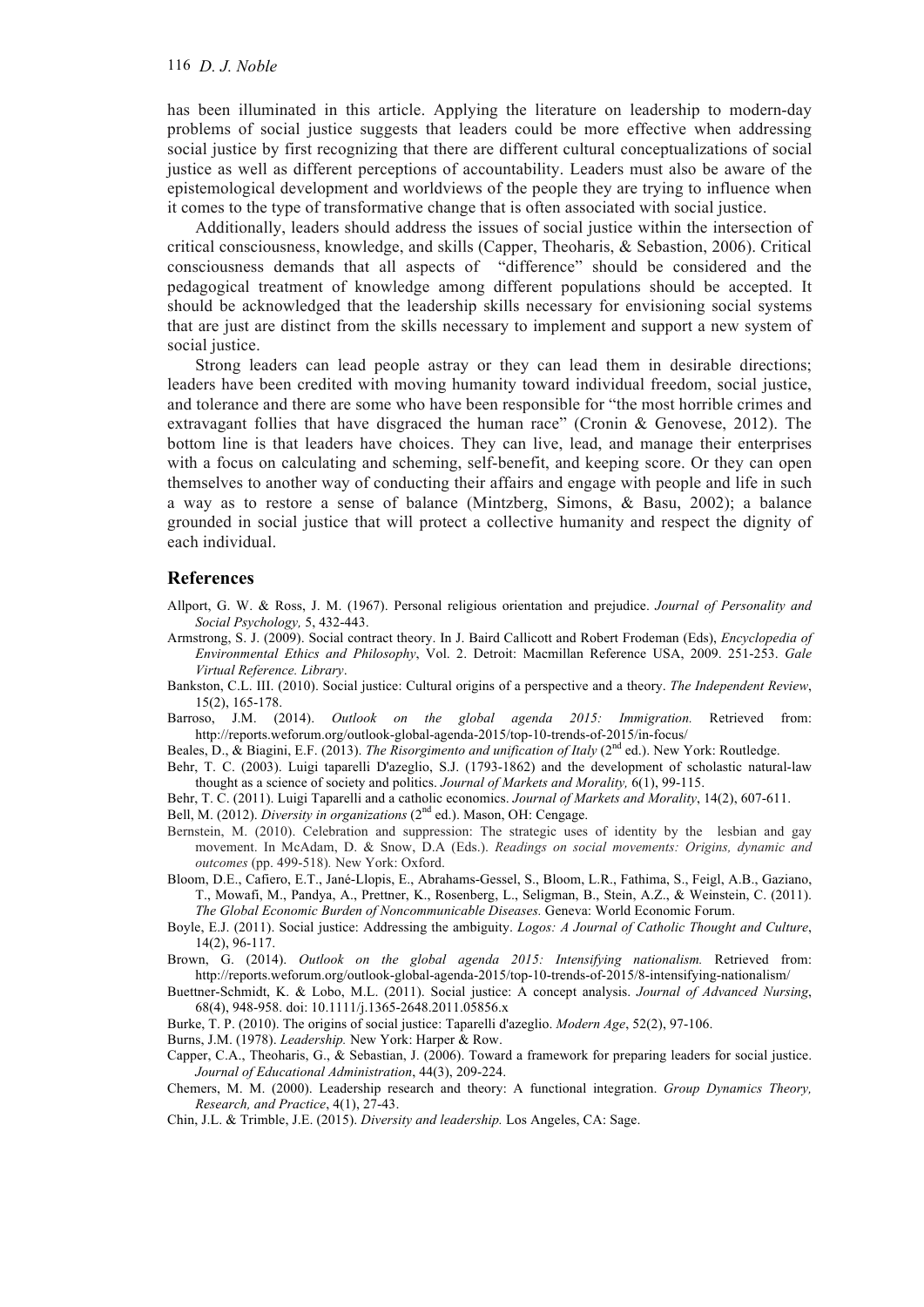- Cronin, T.E. & Genovese, M.A. (2012). *Leadership matters: Unleashing the power of paradox.* Boulder, CO: Paradigm Publishers.
- Donlan, K.A. & Kroll, L. (2014, March 3). Inside the 2014 Forbes billionaires list: Facts and figures. *Forbes.* Retrieved from: http://www.forbes.com/sites/luisakroll/2014/03/03/inside-the-2014-forbes-billionaires-listfacts-and-figures/
- Ebi, K. (2011). Climate change and health risks: Assessing and responding to them through 'adaptive management'. *Health Affairs* (Project Hope), 30(5), 924-930. doi:10.1377/hlthaff.2011.0071
- Ehrlich, P.R. & Tobias, M.C. (2014). *Hope on earth: A conversation*. Chicago: University of Chicago Press.
- Eide, E.B. (2014). *Outlook on the global agenda 2015: Rising geostrategic competition.* Retrieved from: http://reports.weforum.org/outlook-global-agenda-2015/top-10-trends-of-2015/4-rising-geostrategiccompetition/
- Forsyth, J. (2013). Time for universality to reduce inequity*. The Lancet* (British edition), 382(9899), 1161-1163.
- Fritz, S., Lunde, J., Brown, W., & Banset, E. (2004). *Interpersonal skills for leadership* (2nd ed.). Upper Saddle River, NJ: Prentice Hall.
- Fry, R. & Kochhar, R. (12/17/2014). *America's wealth gap between middle-income and upper-income families is widest on record.* Pew Research Center. Retrieved from: http://www.pewresearch.org/facttank/2014/12/17/wealth-gap-upper-middle-income/
- Gillispie, P. (2015). US economy misses its mark at the end of 2014. Retrieved from: http://money.cnn.com/2015/01/30/news/economy/us-gdp-disappoints-2-point-6 percent/index.html?iid=H\_E\_News
- Hagmann, M. (2001). The world in 2050: More crowded, urban, and aged. *Bulletin of the World Health Organization*, 79(5), 484-487.
- Heifetz, R., Grashow, A., & Linsky, M. (2009). Leadership in a (permanent) crisis. *Harvard Business Review*. Retrieved from: http://www.ocvets4pets.com/archive17/Leadership\_in\_a\_Permanent\_Crisis\_-\_HBR.org.pdf
- Hemphill, B. (2015). Social justice as a moral imperative. *The Open Journal of Occupational Therapy*, 3(2), article 9. DOI:10.15453/2168-6408.1150
- Hurst, P., Termine, P., & Karl, M. (2007). Agricultural workers and their contribution to sustainable agriculture and rural development.
- Retrieved from: http://www.fao-ilo.org/fileadmin/user\_upload/fao\_ilo/pdf/engl\_agricultureC4163.pdf
- International Labour Organization (ILO) (2013). Global employment trends 2013. Retrieved from: http://www.ilo.org/wcmsp5/groups/public/---dgreports/---dcomm/-- publ/documents/publication/wcms\_202215.pdf
- International Labour Organization (ILO) (2014). *Report VI: Employment policies for sustainable recovery and development.* Geneva: International Labour Office.
- Jago, A. (1982). Leadership: Perspectives in theory and research. *Management Science*, 28(3), 315-336.
- Johnson, A.G. (2006). *Privilege, power, and difference.* Boston: McGraw-Hill.
- Jost, J.T. & Kay, A.C. (2010). Social justice: History, theory, and research. In Fiske, S. T., Gilbert, D. T., Gardner, L., (Eds.). *Handbook of Social Psychology* (5th ed) (pp. 1122-1165). Hoboken, NJ: Wiley.
- Kellerman, B., & Webster, S.W. (2001). The recent literature on public leadership reviewed and considered. *The Leadership Quarterly*, 12(4), 485-514.
- Kerbo, H.R. (2012). *Social stratification and inequality: Class conflict in historical, comparative, and global perspectives.* New York: McGraw-Hill.
- Kochhar, R. (3/13/2014). *10 projections for the world population in 2050.* Pew Research Center.
- Retrieved from: http://www.pewresearch.org/fact-tank/2014/02/03/10-projections-for-the-global-populationin-2050/
- Kochhar, R., Fry, R., & Taylor, P. (2011, July). *Wealth gaps rise to record highs between Whites, Blacks, and Hispanics.* Pew Research Center. Retrieved from: http://www.pewsocialtrends.org/2011/07/26/wealth-gapsrise-to-record-highs-betweenwhites-blacks-hispanics/
- Lekovic, V. (2012). Neoliberal marginalization of social component in transition countries. *Montenegrin Journal of Economics*, 8(3), 55-63.
- Lloyd, C. (2001). *World population in 2050: assessing the projections: discussion.* Conference Proceedings, Federal Reserve Bank of Boston, 46.

Retrieved from: http://www.fedinprint.org/items/fedbcp/y2001n46x12.html

- Lord, R.G., Brown, D.J., Harvey, J.L., & Hall, R.J. (2001). Contextual constraints on prototype generation and their multilevel consequences for leadership perceptions. *The Leadership Quarterly*, 12(3), 311-338.
- Love, B.J. (2010). Developing a liberatory consciousness. In Adams, M., Blumenfeld, W.J., Castaneda, C., Hackman, H.W., Peters, M.L., & Ximena Zuniga (Eds). *Readings for diversity and social justice*, 2nd ed. (pp. 599-603). New York: Routledge.
- Luck, J., Spackman, M., Freeman, A., Trebicki, P., Griffiths, W., Finlay, K., & Chakraborty, S. (2011). Climate change and diseases of food crops. *Plant Pathology*, 60(1), 113-121. doi:10.1111/j.1365-3059.2010.02414.x
- Marmot, M., & Bell, R. (2012). Fair society, healthy lives. *Public Health*, *126 (supplement 1)*, 4-10.
- Massaro, T. (2012). *Living justice: Catholic social teaching in action* (2<sup>nd ed</sup>). Lanham, MD: Rowan and Littlefield.

© 2015 D. J. Noble Creighton Journal of Interdisciplinary Leadership DOI: http://dx.doi.org/10.17062:CJIL.v1i2.15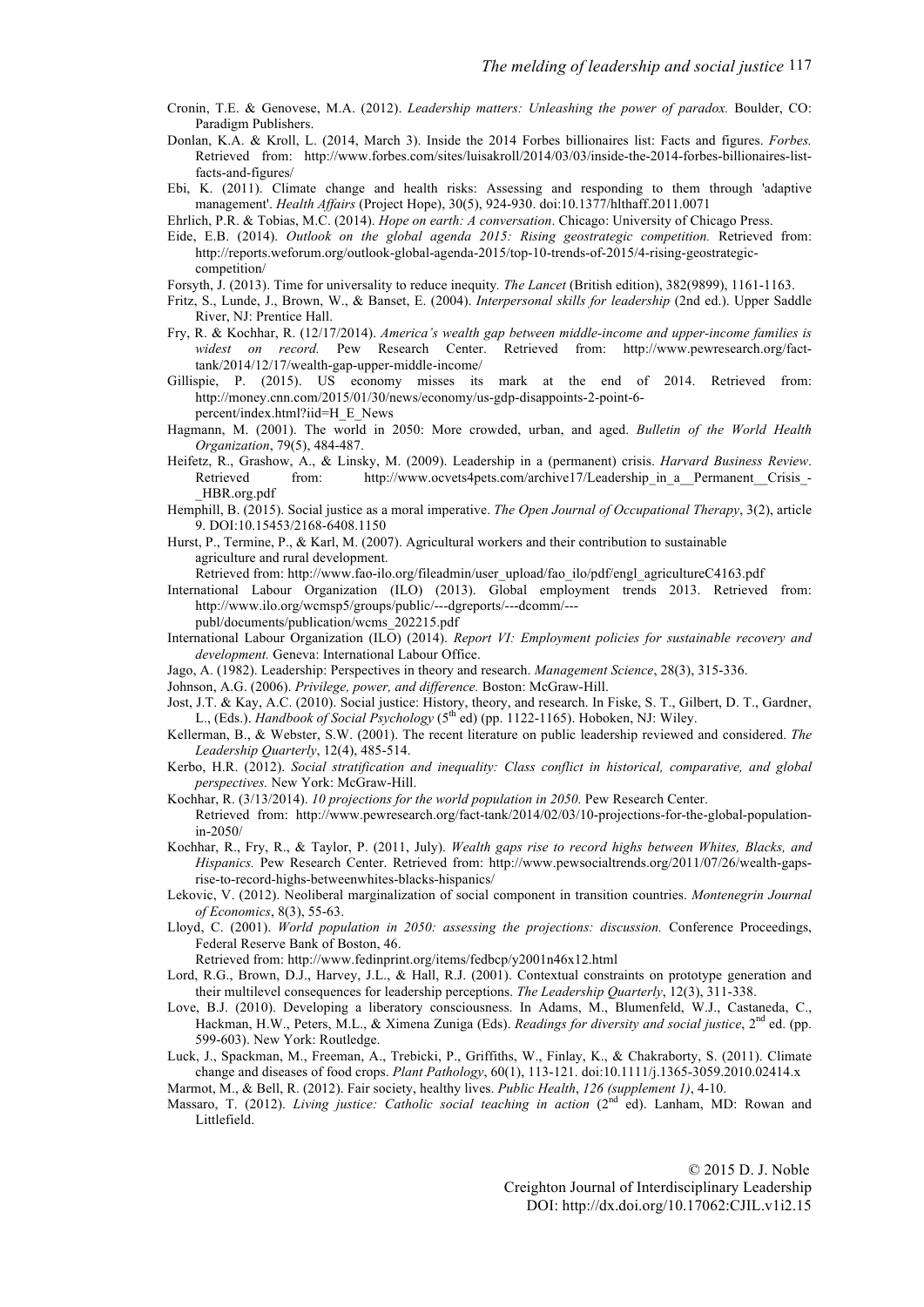Mintzberg, H., Simons, R., & Basu, K. (2002). Beyond selfishness. *MIT Sloan Management Review*, *44*(1), 67-74. Mohammed, A. (2014). *Outlook on the global agenda 2015: Deepening income inequality.*

Retrieved from: http://reports.weforum.org/outlook-global-agenda-2015/top-10-trends-of-2015/1-deepeningincome-inequality/

Moreno, K. (2014, March 25). The 67 people as wealthy as the world's poorest 3.5 billion. *Forbes*. Retrieved from: http://www.forbes.com/sites/forbesinsights/2014/03/25/the-67-people-as-wealthy-as-the-worlds-poorest-3-5 billion/

Morgan M. & Vera E. (2006) *Encyclopedia of multicultural psychology*. Sage Reference, Thousand Oaks, CA.

- Nitsch, T.O. (2005). Economics, social justice and the common good: Roman**‐**Catholic perspectives. *International Journal of Social Economics*, 32(6), 554-569.
- Noble, D.J. (2015). Leading in a world yearning for social justice. In Sowcik, M., Andenoro, A., McNutt, M., & Murphy, S. (Eds). *Leadership 2050: Critical challenges, key contexts, and emerging trends (pp. 43-57).* Emerald Publishers: Bingley, UK.
- Noonan, J. (2011). Life value and social justice. *Studies in Social Justice*, 5(1), 1-10.
- Ort, D. R., & Ainsworth, E. (2012). Focus on climate change. *Plant Physiology*, 160(4), 1675-1676. doi:10.1104/pp.112.900450
- Pew Research Center (2014). Global attitudes project: Middle Easterners see religious and ethnic hatred as top global threat. Retrieved from http://www.pewglobal.org/2014/10/16/middle-easterners-see-religious-andethnic-hatred-as-top-global-threat/
- Pew Research Center (2014). Global attitudes project: Emerging and developing economies much more optimistic than rich countries about the future. Retrieved from http://www.pewglobal.org/2014/10/09/emerging-anddeveloping-economies-much-more-optimistic-than-rich-countries-about-the-future/

Pfeffer, J. (1977). The ambiguity of leadership. *Academy of Management Review,* 2(1), 104-112.

- Porta, E., Arcia, G., Macdonald, K., Radyakin, S., & Lokshin, M. (2011). *Assessing sector performance and inequality in education.* Washington, D.C.: The World Bank.
- Potok, M. (2014). The year in hate and extremism 2013. *Intelligence Report,* 154, Spring.
- Powledge, F. (2010). Food, hunger, and insecurity. *Bioscience*, 60(4), 260-265.
- Rabiei, A. (2014, November). Global approach for comparing the mortality rate from natural disasters and its relationship to the income level and development indices of the countries. In *142nd APHA Annual Meeting and Exposition (November 15-November 19, 2014)*. APHA.

Rawls, J. (1999). *A theory of justice.* Cambridge, MA; Harvard University Press.

- Reiner, T. (2010). Social contract theory. In Bevir, M. (Ed.), *Encyclopedia of political theory*. Thousand Oaks, CA: Sage.
- Repetto, R., & Easton, R. (2010). Changing climate, more damaging weather. *Issues in Science and Technology*, 26(2), 67-74.
- Rockman, B.A. & Waterman, R.W. (2008). *Presidential leadership: The vortex of power.* New York: Oxford University Press.

Romani, R. (2014). Liberal theocracy in the Italian risorgimento. *European History Quarterly*, 44(4), 620-650.

- Rosmini-Serbati, A., 1797-1855. (1882). *The philosophical system of Antonio Rosmini-Serbati.* London: Kegan Paul, Trench & Co. England; United Kingdom: Translated by Thomas Davidson.
- Rowatt, W. C., & Kirkpatrick, L. A. (2002). Two dimensions of attachment to god and their relation to affect, religiosity, and personality constructs. *Journal for the Scientific Study of Religion*, 41(4), 637-651.
- Sashkin, M. (2004). Transformational leadership approaches: A review and synthesis. In Antonakis, J., Cianciolo, A.T., & Sternberg, R. J. (Eds.). *The nature of leadership.* Thousand Oaks, CA: Sage Publications.
- Shahid, S. (2014). *Outlook on the global agenda 2015: A lack of leadership.* Retrieved from: http://reports.weforum.org/outlook-global-agenda-2015/top-10-trends-of-2015/3-lack-of-leadership/
- Shawa, N. (2015, January 29). Children suffer and die in Gaza. Who notices? *The Chicago Tribune*, Section 1, p. 20
- Smith, K. B., Oxley, D. R., Hibbing, M. V., Hibbing, J. R., & Alford, J. R. (2011). Linking genetics and political attitudes: Reconceptualizing political ideology. *Political Psychology*, 32(3), 369-397.
- Stavrakantonaki, M. (2014, November). Economic Inequality and Population Health. In *142nd APHA Annual Meeting and Exposition (November 15-November 19, 2014)*. APHA.
- Steffy, H.L. (2010). Secular Humanism. In Hunt, T.C., Carper, J.C., Lasley II, T.J., & Raisch, C.D. (Eds). *Encyclopedia of educational reform and dissent* (pp. 809-811). Thousand Oaks: Sage.
- Summer, L. (2014). *Outlook on the global agenda 2015: Persistent jobless growth.* Retrieved from: http://reports.weforum.org/outlook-global-agenda-2015/top-10-trends-of-2015/2-persistent-jobless-growth/

Tharp, D.S. (2012). A language for social justice. *Change: The Magazine of Higher Learning*, May/June, 21-23.

- Theoharis, G. (2007). Social justice educational leaders and resistance: Toward a theory of social justice leadership. *Education Administration Quarterly*, 43(2), 221-258.
- Torres-Harding, S.R., Steele, C., Schulz, E., Taha, F., & Pico, C. (2014). Student perceptions of social justice and social justice activities. *Education, Citizenship, and Social Justice,* 9(1), 55-66.
- Turhan, M. (2010). Social justice leadership: Implications for roles and responsibilities of school administrators. *Procedia Social and Behavioral Sciences*, 9, 1357-1361. DOI:10.1016/j.sbspro.2010.12.334